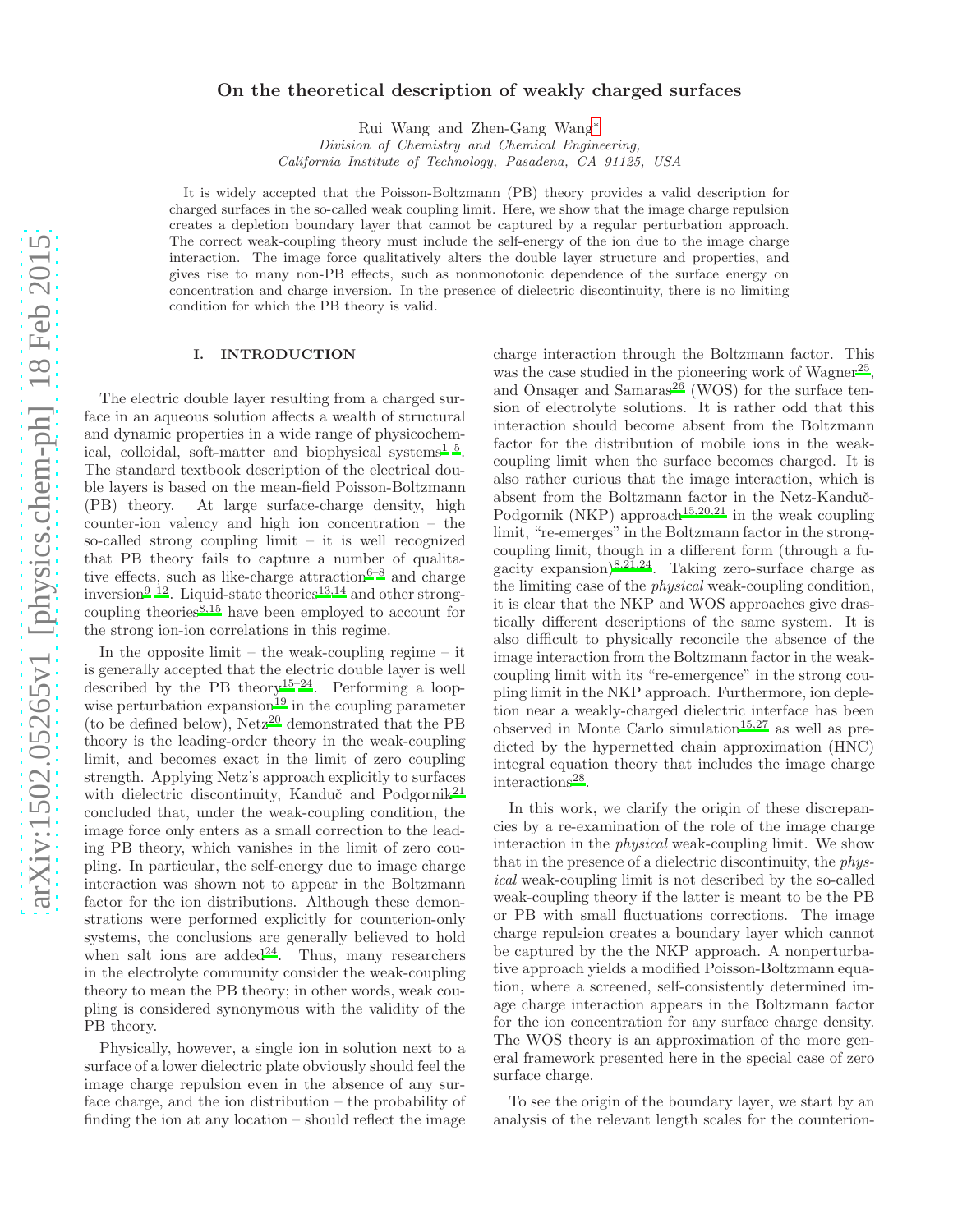only system. Consider a charged planar surface at  $z = 0$ with charge density  $\sigma$  separating an aqueous solution  $(z > 0)$  from an semi-infinite plate  $(z < 0)$ . The solvent and plate are taken to be dielectric continuum with dielectric constant  $\varepsilon_S$  and  $\varepsilon_P$ , respectively, with  $\varepsilon_P \ll \varepsilon_S$ . Now consider a counterion of valency q at distance z away from the surface. The attraction between the test ion and the charged surface is  $E_{sur} = 2\pi q l_B \sigma z =$  $z/l_{GC}$ , whereas the repulsion due to its image charge is  $E_{im} = f q^2 l_B/(2z)$ , where  $l_B = e^2/(4\pi \varepsilon_0 \varepsilon_S kT)$  is the Bjerrum length with  $\varepsilon_0$  denoting the vacuum permittivity,  $l_{GC} = 1/(2\pi q \sigma l_B)$  is the Gouy-Chapman length and  $f = (\varepsilon_S - \varepsilon_P)/(\varepsilon_S + \varepsilon_P)$  represents the dielectric contrast between the two media. Balancing  $E_{sur}$  with  $E_{im}$  results in a characteristic length:

<span id="page-1-4"></span>
$$
d = (f/2)^{1/2} q (l_B l_{GC})^{1/2}
$$
 (1.1)

Introducing the coupling parameter  $\Xi = q^2 l_B/l_{GC}^{20}$  $\Xi = q^2 l_B/l_{GC}^{20}$  $\Xi = q^2 l_B/l_{GC}^{20}$ , we see

<span id="page-1-5"></span>
$$
d \sim l_B \Xi^{-1/2} \quad and \quad d/l_{GC} \sim \Xi^{1/2} \tag{1.2}
$$

Thus, as the coupling strength  $\Xi$  goes to zero, d itself diverges, but the ratio of d to  $l_{GC}$  (noting that  $l_{GC}$  is the characteristic length scale for the double layer in the PB theory) goes to zero. This is a typical feature of a boundary layer. Physically, the competition between the surface charge attraction and the image charge repulsion gives rise to a depletion boundary layer. Since the perturbation approach performs an expansion in powers of  $\Xi^{15,20,21}$  $\Xi^{15,20,21}$  $\Xi^{15,20,21}$  $\Xi^{15,20,21}$  $\Xi^{15,20,21}$  (which results from nondimensionalizing all the lengths by the longest length scale  $l_{GC}$ ), information within the smaller length-scale – the depletion boundary layer – is lost. Although this analysis is performed explicitly for the counterion-only system, the depletion boundary layer persists when salt ions are introduced.

# II. A GAUSSIAN VARIATIONAL APPROACH

The presence of a boundary layer necessitates a nonperturbative treatment. Using the renormalized Gaus-sian variational approach<sup>[29](#page-8-18)</sup>, one of us<sup>[30](#page-8-19)</sup> derived a general theory for electrolyte solutions with dielectric inhomogeneity. In this section, we first recapitulate the key steps in the derivation of the general theory and then specify to the case of a charged plate with dielectric discontinuity.

### A. General Theory

We consider a general system with a fixed charge distribution  $e\rho_{ex}(\mathbf{r})$  in the presence of small mobile cations of valency  $q_+$  and anions of valency  $q_+$  in a dielectric medium of a spatially varying dielectric function  $\varepsilon(\mathbf{r})$ . e is the elementary charge. The charge on the ion is assumed to have a finite spread given by a short-range distribution function  $h_{\pm}(\mathbf{r}-\mathbf{r}_i)$  for the *i*th ion, with the point-charge

model corresponding to  $h_{\pm}(\mathbf{r}-\mathbf{r}_i) = q_{\pm}\delta(\mathbf{r}-\mathbf{r}_i)$ . The introduction of a finite charge distribution on the ion avoids the divergence of the short-range component of the self energy – the local solvation energy – resulting from the point-charge model, and reproduces the Born solvation energy<sup>[30](#page-8-19)</sup>. However, as the emphasis of this work is on the long-range component of the self energy – the image charge interaction – which is finite for point charges, we will eventually take the point-charge limit for the ion. The diverging but constant local solvation energy in the point-charge limit can be regularized by subtracting the same-point Green function in the bulk, as discussed below. Since we work in the low concentration regime for the ions  $(c \leq 0.1M)$  (the Debye-Hückel regime), the excluded volume effects of the ions are unimportant, and so we treat the ions as volumeless.

The total charge density including both the fixed charges and mobile ions is

$$
e\rho(\mathbf{r}) = e \rho_{ex}(\mathbf{r}) + e \int d\mathbf{r}' [h_{+}(\mathbf{r}' - \mathbf{r})\hat{c}_{+}(\mathbf{r}')) - h_{-}(\mathbf{r}' - \mathbf{r})\hat{c}_{-}(\mathbf{r}')] \qquad (2.1)
$$

with  $\hat{c}_{\pm}(\mathbf{r}) = \sum_{i=1}^{n_{\pm}} \delta(\mathbf{r} - \mathbf{r}_i)$  the particle density operator for the ions. The Coulomb energy of the system, including the self energy, is

$$
H = \frac{e^2}{2} \int d\mathbf{r} d\mathbf{r}' \rho(\mathbf{r}) G_0(\mathbf{r}, \mathbf{r}') \rho(\mathbf{r}')
$$
 (2.2)

where  $G_0(\mathbf{r}, \mathbf{r}')$  is the Coulomb operator given by

<span id="page-1-1"></span>
$$
- \nabla \cdot [\varepsilon_0 \varepsilon(\mathbf{r}) \nabla G_0(\mathbf{r}, \mathbf{r}')] = \delta(\mathbf{r} - \mathbf{r}')
$$
 (2.3)

It is convenient to work with the grand canonical partition function

<span id="page-1-0"></span>
$$
\Omega = \sum_{n_{+}=0}^{\infty} \sum_{n_{-}=0}^{\infty} \frac{e^{n_{+}\mu_{+}}e^{n_{-}\mu_{-}}}{n_{+}!n_{-}!v_{+}^{n_{+}}v_{-}^{n_{-}}}
$$

$$
\times \int \prod_{i=1}^{n_{+}} d\mathbf{r}_{i} \prod_{j=1}^{n_{-}} d\mathbf{r}_{j} \exp(-\beta H) \tag{2.4}
$$

where  $\mu_{+}$  are the chemical potential for the cations and anions, and  $v_{+}$  are some characteristic volume scales, which have no thermodynamic consequence. We perform the usual Hubbard-Stratonovich transformation to Eq. [2.4](#page-1-0) by introducing a field variable  $\phi(\mathbf{r})$ , which yields

<span id="page-1-3"></span>
$$
\Omega = \frac{1}{Z_0} \int D\phi \exp\left\{-L[\phi]\right\} \tag{2.5}
$$

The "action" L is

<span id="page-1-2"></span>
$$
L = \int d\mathbf{r} \left[ \frac{1}{2} \epsilon (\nabla \phi)^2 + i \rho_{ex} \phi - \Gamma \lambda_+ e^{-i\hat{h}_+ \phi} \right. \\
\left. - \Gamma \lambda_- e^{i\hat{h}_- \phi} \right] \tag{2.6}
$$

 $Z_0$  is the normalization factor given by

$$
Z_0 = \int D\phi \exp\left[-\frac{1}{2}\int d\mathbf{r} \epsilon (\nabla \phi)^2\right] = \left[\det \mathbf{G_0}\right]^{1/2} \tag{2.7}
$$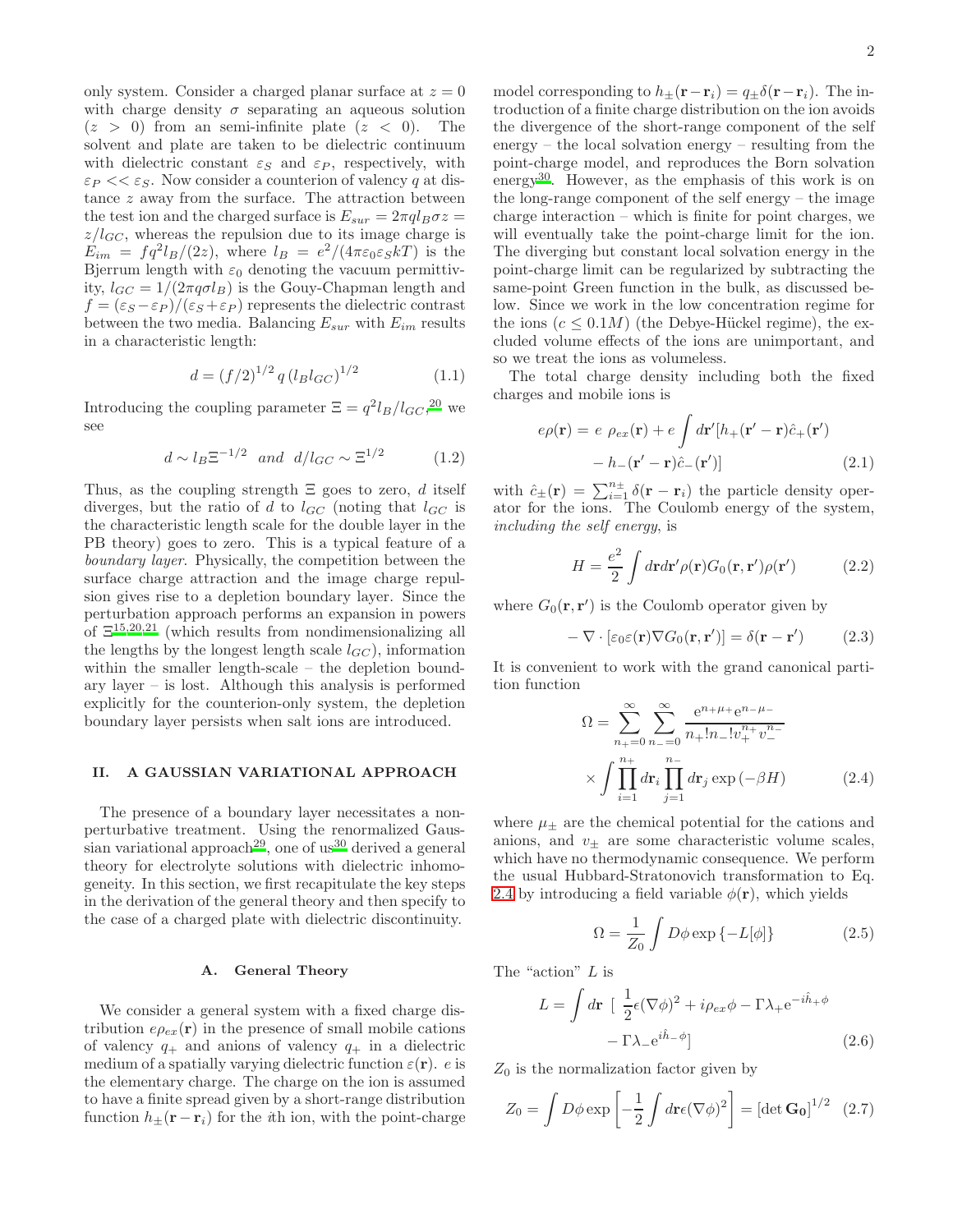where  $G_0^{-1} = \nabla_{\mathbf{r}} \cdot [\epsilon(\mathbf{r}) \nabla_{\mathbf{r'}} \delta(\mathbf{r} - \mathbf{r'})]$  is the inverse of the Coulomb operator in Eq. [2.3,](#page-1-1)  $\epsilon = \varepsilon_0 \varepsilon / (\beta e^2)$  is a scaled permittivity, and  $\lambda_{\pm} = e^{\mu_{\pm}}/v_{\pm}$  is the fugacity of the ions. We have used the short-hand notation  $h_{\pm}\phi$  to represent the local spatial averaging of  $\phi$  by the charge distribution function:  $\hat{h}_{\pm}\phi = \int d\mathbf{r}' h_{\pm}(\mathbf{r}' - \mathbf{r})\phi(\mathbf{r}')$ . The function  $\Gamma(\mathbf{r})$ in Eq. [2.6](#page-1-2) is introduced to constrain the mobile ions to the solvent region.

Equations [2.5](#page-1-3) and [2.6](#page-1-2) are the exact field-theoretic representation for the partition function. Because the action is nonlinear, the partition function cannot be evaluated exactly. The lowest-order approximation corresponds to taking the saddle-point contribution of the functional integral, which results in the Poisson-Boltzmann equation. A systematic loop expansion can be developed to account for fluctuations around the saddle point in an order by order manner. In practice, most theoretical treatments only include one-loop corrections. The loop expansion involves expanding the action around the saddle point in polynomial forms. However, the fluctuation part of the electrostatic potential due to image charge interaction becomes very large near the dielectric interface; thus any finite-order expansion of the  $\langle e^{\mp i\hat{h}_\pm \phi} \rangle$  term, which becomes the Boltzmann factor in the ion distribution (see Eq. [2.11\)](#page-2-0), is problematic. The absence of the imagecharge self-energy in the Boltzmann factor in the pertur-bation approaches<sup>[17](#page-8-20)[,18](#page-8-21)[,20](#page-8-12)[–24](#page-8-10)</sup> is thus a consequence of loworder expansion of the exponential function of an imaginary variable when the variable can be quite large.

To develop a nonperturbative theory, we perform a variational calculation of Eq. [2.5](#page-1-3) using the Gibbs-Feynman-Bogoliubov bound for the grand free energy  $W = -\ln \Omega$ , which yields

<span id="page-2-2"></span>
$$
W \le -\ln \Omega_{ref} + \langle L[\phi] - L_{ref}[\phi] \rangle \tag{2.8}
$$

where

$$
\Omega_{ref} = \frac{1}{Z_0} \int D\phi \exp\left\{-L_{ref}[\phi]\right\} \tag{2.9}
$$

The average  $\langle \cdots \rangle$  is taken in the reference ensemble with the action  $L_{ref}$ . We take the reference action to be of the Gaussian form centered around the mean  $-i\psi$ 

<span id="page-2-1"></span>
$$
L_{ref} = \frac{1}{2} \int d\mathbf{r} d\mathbf{r}' [\phi(\mathbf{r}) + i\psi(\mathbf{r})] G^{-1}(\mathbf{r}, \mathbf{r}') [\phi(\mathbf{r}') + i\psi(\mathbf{r}')] \tag{2.10}
$$

where  $G^{-1}$  is the functional inverse of the Green function  $G$ , and the introduction of  $i$  is to keep the mean electrostatic potential  $\psi$  real.  $\psi$  and G are taken to be variational parameters for the grand free energy functional.

With the Gaussian reference action Eq. [2.10,](#page-2-1) all the terms on the r.h.s. of Eq. [2.8](#page-2-2) can be evaluated analytically (see Appendix A for detailed derivation). The lower bound of the free energy is obtained by extremizing the r.h.s. of Eq. [2.8](#page-2-2) with respect to  $\psi$  and G, which results

in the following two variational conditions:

<span id="page-2-0"></span>
$$
-\nabla \cdot (\epsilon \nabla \psi) = \rho_{ex} + \Gamma \lambda_+ q_+ e^{-q_+ \psi - u_+} - \Gamma \lambda_- q_- e^{q_- \psi - u_-}
$$
\n(2.11)

<span id="page-2-4"></span>
$$
-\nabla \cdot [\epsilon \nabla G(\mathbf{r}, \mathbf{r}')] + 2I(\mathbf{r})G(\mathbf{r}, \mathbf{r}') = \delta(\mathbf{r} - \mathbf{r}')
$$
 (2.12)

where  $u_{\pm}$  is the self energy of the ions

<span id="page-2-3"></span>
$$
u_{\pm}(\mathbf{r}) = \frac{1}{2} \int d\mathbf{r}' d\mathbf{r}'' h_{\pm}(\mathbf{r} - \mathbf{r}') G(\mathbf{r}', \mathbf{r}'') h_{\pm}(\mathbf{r}'' - \mathbf{r}) \tag{2.13}
$$

 $I(\mathbf{r}) = [q_+^2 c_+(\mathbf{r}) + q_-^2 c_-(\mathbf{r})] / 2$  is the local ionic strength, with the concentration of cations and anions given by

<span id="page-2-6"></span>
$$
c_{\pm}(\mathbf{r}) = \lambda_{\pm} \Gamma \exp\left[\mp q_{\pm} \psi(\mathbf{r}) - u_{\pm}(\mathbf{r})\right] \tag{2.14}
$$

Eqs. [2.11-](#page-2-0)[2.13](#page-2-3) forms a set of self-consistent equations for the mean electrostatic potential  $\psi(\mathbf{r})$ , the correlation function (Green function)  $G(\mathbf{r}, \mathbf{r}')$  and the self energy  $u_{+}(\mathbf{r})$  of the ions, which are the key equations for weakly coupled electrolytes<sup>[30](#page-8-19)[,32](#page-8-22)</sup>. Eq. [2.11](#page-2-0) has the same form as the PB equation, but now with the self-energy of the ions appearing in the Boltzmann factor. The appearance of the self energy in the Boltzmann factor reflects the nonlinear feedback of the fluctuation effects, an aspect that was missing in a perturbation expansion. The self-energy given by Eq. [2.13](#page-2-3) is a unified expression that includes the Born energy of the ion, the interaction between the ion and its ionic atmosphere, as well as the distortion of the electric field by a spatially varying dielectric function, the latter taking the form of image charge interaction near a dielectric discontinuity. In general, the self energy is spatially varying if there is spatial inhomogeneity in either the dielectric constant or the ionic strength. Making use of the variational conditions Eqs. [2.11](#page-2-0) and [2.12](#page-2-4) and evaluating the fluctuation part of the free energy arising from Gaussian integrals by using the charging method (as shown in Appendix B), we obtain a simple expression for the equilibrium grand free energy:

<span id="page-2-5"></span>
$$
W = -\int d\mathbf{r} (c_{+} + c_{-}) + \frac{1}{2} \int d\mathbf{r} \psi (\rho_{ex} - q_{+} c_{+} + q_{-} c_{-})
$$

$$
+ \int d\mathbf{r} I(\mathbf{r}) \int_{0}^{1} d\eta \left[ G(\mathbf{r}, \mathbf{r}; \eta) - G(\mathbf{r}, \mathbf{r}) \right]
$$
(2.15)

where  $\eta$  is a "charging" variable.  $G(\mathbf{r}, \mathbf{r}; \eta)$  is the samepoint Green function obtained from solving Eq. [2.12](#page-2-4) but with the term  $I(\mathbf{r})$  replaced with  $\eta I(\mathbf{r})$ . Note that the free energy expression Eq. [2.15](#page-2-5) is finite even in the pointcharge limit. Although both  $G(\mathbf{r}, \mathbf{r}; \eta)$  and  $G(\mathbf{r}, \mathbf{r})$  are infinite, their divergent parts exactly cancel; the remaining difference is finite and accounts for the leading-order ionion correlation effect. Unlike previous field-theoretical  $\text{treatments}^{20,22,31},\text{no microscopic cut-off is needed in our}$  $\text{treatments}^{20,22,31},\text{no microscopic cut-off is needed in our}$  $\text{treatments}^{20,22,31},\text{no microscopic cut-off is needed in our}$  $\text{treatments}^{20,22,31},\text{no microscopic cut-off is needed in our}$  $\text{treatments}^{20,22,31},\text{no microscopic cut-off is needed in our}$  $\text{treatments}^{20,22,31},\text{no microscopic cut-off is needed in our}$ theory.

### B. Weakly Charged Plate

We now specify to the case of a charged plate with dielectric discontinuity in contact with an electrolyte solution. The fixed external charge density is then  $\rho_{ex}(\mathbf{r}) =$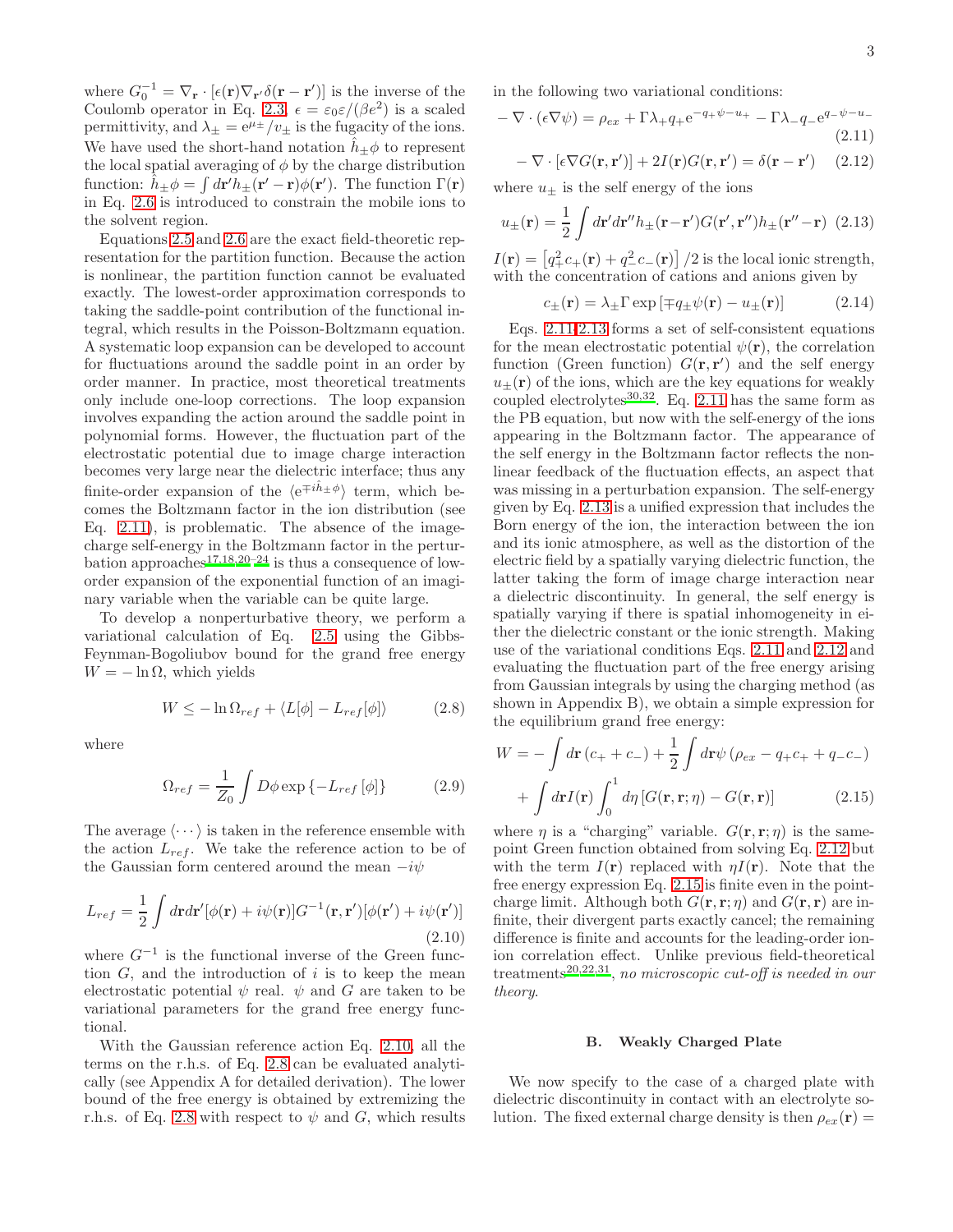$\sigma\delta(z)$ . For concreteness, we take the surface charge to be positive. Both  $\Gamma$  and  $\varepsilon(\mathbf{r})$  are now step functions:  $\Gamma = 0$ and  $\varepsilon(\mathbf{r}) = \varepsilon_P$  for  $z < 0$ ;  $\Gamma = 1$  and  $\varepsilon(\mathbf{r}) = \varepsilon_S$  for  $z > 0$ . In the solvent region  $(z > 0)$ , Eq. [2.11](#page-2-0) becomes

$$
-\epsilon_S \frac{\partial^2 \psi(z)}{\partial z^2} = \lambda_+ q_+ e^{-q_+ \psi - u_+} - \lambda_- q_- e^{q_- \psi - u_-} \quad (2.16)
$$

with the boundary condition  $(\partial \psi / \partial z)_{z=0} = -\sigma / \epsilon_S$ , which is obtained by integrating Eq. [2.11](#page-2-0) between  $z = 0^$ and  $z = 0^+$  and noting that  $(\partial \psi / \partial z) = 0$  for  $z < 0$ . Since the solvent has a uniform dielectric constant, the Born energy is constant and can be absorbed into the reference chemical potential. It is then convenient to single out this constant contribution by rewriting Eq. [2.13](#page-2-3) as

$$
u_{\pm}(\mathbf{r}) = \frac{1}{2} \int d\mathbf{r}' d\mathbf{r}'' h_{\pm}(\mathbf{r} - \mathbf{r}') \frac{1}{4\pi\epsilon_S |\mathbf{r}' - \mathbf{r}''|} h_{\pm}(\mathbf{r}'' - \mathbf{r})
$$
  
+ 
$$
\frac{1}{2} \int d\mathbf{r}' d\mathbf{r}'' h_{\pm}(\mathbf{r} - \mathbf{r}') \left[ G(\mathbf{r}', \mathbf{r}'') - \frac{1}{4\pi\epsilon_S |\mathbf{r}' - \mathbf{r}''|} \right]
$$
  
 
$$
\times h_{\pm}(\mathbf{r}'' - \mathbf{r})
$$
 (2.17)

The first term gives a constant Born energy of the ion  $q_{\pm}^2/8\pi\epsilon_S a_{\pm}$ , with  $a_{\pm}$  the Born radius of the ion<sup>[30](#page-8-19)</sup>. The remaining term is finite in the point-charge limit. We can thus take the  $a_{\pm} \rightarrow 0$  limit for this term in the final expression, or equivalently and more conveniently by directly take the point-charge limit in the distribution  $h_{\pm}(\mathbf{r}-\mathbf{r}') = \delta(\mathbf{r}-\mathbf{r}')$ . The nontrivial and nonsingular part of the self energy  $u_{\pm}^*$  is then

<span id="page-3-1"></span>
$$
u_{\pm}^*(\mathbf{r}) = \frac{q_{\pm}^2}{2} \lim_{\mathbf{r'} \to \mathbf{r}} \left[ G(\mathbf{r}, \mathbf{r'}) - \frac{1}{4\pi\epsilon_S |\mathbf{r} - \mathbf{r'}|} \right] \tag{2.18}
$$

To avoid the complexity of solving the equation for the Green function [\(2.12\)](#page-2-4), previous work usually invoked approximate schemes, e.g., by replacing the spatially varying screening length by the bulk Debye length $14,26,27,35,36$  $14,26,27,35,36$  $14,26,27,35,36$  $14,26,27,35,36$  $14,26,27,35,36$ or using a WKB-like approximation<sup>[32](#page-8-22)[–34](#page-8-27)</sup>. However, the screening on the image force at the dielectric interface is inhomogeneous, long-ranged and accumulative, which cannot be captured fully by these approximate methods. In this work, we perform the full numerical solution of the Green function, which provides the most accurate treatment of the inhomogeneous screening effect at the dielectric interface. To solve the Green function in the planar geometry, it is convenient to work in a cylindrical coordinate system  $(r, z)$ . Noting the isotropy and translational invariance in the directions parallel to the surface, we can perform a Fourier transform in the parallel direction to write:

$$
G(r, z, z') = \frac{1}{2\pi} \int_0^\infty k \, dk \, J_0(kr) \hat{G}(k, z, z') \tag{2.19}
$$

where  $J_0$  is the zero-order Bessel function.  $\hat{G}(k, z, z')$ now satisfies:

<span id="page-3-0"></span>
$$
-\frac{\partial^2 \hat{G}(k, z, z')}{\partial z^2} + \left[\kappa^2(z) + k^2\right] \hat{G}(k, z, z') = \frac{1}{\epsilon_S} \delta(z, z')
$$
\n(2.20)

for  $z > 0$ , with the boundary condition  $\epsilon_S \partial \hat{G}/\partial z$  –  $k\epsilon_P\hat{G} = 0$  at  $z = 0$ .  $\kappa(z) = \left[2I(z)/\epsilon_S\right]^{1/2}$  can be considered the inverse of the local Debye screening length.

Eq. [2.20](#page-3-0) is solved numerically by using the finite difference method $37,38$  $37,38$ . The free-space Green function satisfy- $\lim_{\varepsilon} -\partial^2 \hat{G}_0 / \partial z^2 + k^2 \hat{G}_0 = \delta(z,z') / \epsilon_S$ , though analytically solvable, is also solved numerically along with Eq. [2.20](#page-3-0) to ensure consistent numerical accuracy in removing the singularity of the same-point Green function. The nondivergent part of the self energy is then:

$$
u_{\pm}^{*}(z) = \frac{q_{\pm}^{2}}{4\pi} \int_{0}^{\infty} \left[ \hat{G}(k, z, z) - \hat{G}_{0}(k, z, z) \right] k dk \quad (2.21)
$$

Far away from the plate surface  $(z \to \infty)$ , the ion concentration approaches the bulk value  $c_{\pm}^{b}$ , and from Eq. [2.14](#page-2-6) (where we set  $\psi_b = 0$ , or equivalently absorbing a constant  $\psi_b$  into the definition of the fugacity), the fugacity of the ions is given by  $\lambda_{\pm} = c_{\pm}^{b} \exp \left[ -q_{\pm}^{2} \kappa_{b} / (8 \pi \epsilon_{S}) \right]$ where  $\kappa_b$  is the inverse screening length in the bulk. Note that this relationship automatically takes into account the Debye-H¨uckel correction to fugacity due to ion-ion correlations.

The theory presented above is derived explicitly with added salt. However, application to the counteriononly system is straightforward through an ensemble transformation<sup>[20](#page-8-12)</sup>.

### III. NUMERICAL RESULTS AND DISCUSSIONS

In this section, we apply the theory presented in the last section to an electrolyte solution in contact with a weakly charged plate. We first examine the counteriononly system to highlight the depletion boundary layer issue and then study the consequences of the depletion boundary layer on the structure and thermodynamic properties of the electric double layer with added salts.

### A. Counterion-only Case

For the counterion-only system, the PB theory admits an analytical solution for the counterion distribution:  $c(z) = 1/ [2\pi l_B q^2 (z^2 + l_{GC}^2)],$  which is characterized by a single length scale, the Gouy-Chapman length. The counterion concentration profile is shown in Fig. 1 as the dashed line, which decays monotonically. In contrast, when there is dielectric discontinuity, our theory predicts a qualitatively different behavior. The presence of the depletion boundary layer inside the Gouy-Chapman length is obvious, and is consistent with results from Monte Carlo simulation<sup>[15](#page-8-9)[,27](#page-8-16)</sup>. Within the depletion boundary layer  $(z < d \sim l_B \Xi^{-1/2})$ , image charge repulsion is dominant and ions are excluded from the plate surface. In the point-charge model, the self energy diverges to infinity at the plate surface; thus the ion concentration vanishes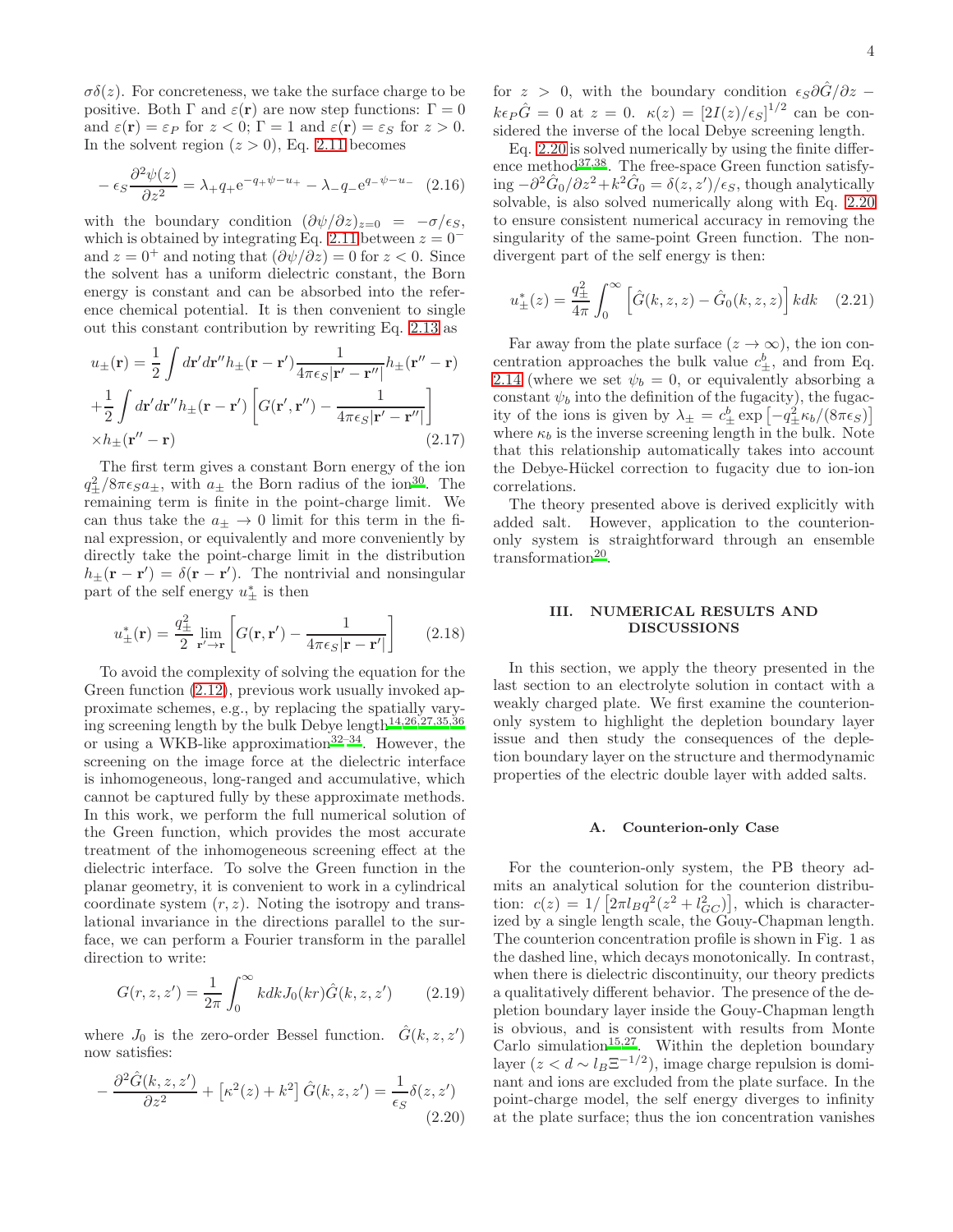at  $z = 0$ . The vanishing of the ion concentration obviously contracts the PB prediction but is also incapable of being captured by any perturbation corrections around the PB  $\overline{\text{limit}}^{17,18,20-24}$  $\overline{\text{limit}}^{17,18,20-24}$  $\overline{\text{limit}}^{17,18,20-24}$  $\overline{\text{limit}}^{17,18,20-24}$  $\overline{\text{limit}}^{17,18,20-24}$ . Simply put, these perturbative approaches fail to satisfy the boundary condition for the ion concentration at  $z = 0$ , as is typical with boundary layer problems. Beyond the depletion boundary layer  $(z > d)$ , surface charge attraction prevails and the ion concentration approaches the PB profile sufficiently far away from the surface.



FIG. 1. Ion concentration for the counterion-only system for different ion valency q.  $\varepsilon_S = 80$  and  $\varepsilon_P = 2.5$ .  $\sigma =$  $1/(100q)(e/nm^2)$ . The Gouy-Chapman length is kept constant  $(l_{GC} = 22.7nm)$  for counterions of different valencies. The coupling parameter  $\Xi$  is  $0.031q^2$ .

The PB theory predicts a universal profile  $q^2c(z)$ for counterions of different valencies when the Gouy-Chapman length is kept fixed. However, from our scaling analysis in the Introduction, the depletion boundary layer should increase linearly with valency; see Eq. [1.1.](#page-1-4) This prediction is borne out by our numerical result as shown in Fig. 1. Therefore, the boundary layer problem becomes more severe for ions of high valency. The scaling of the boundary thickness with the coupling parameter predicted from Eq. [1.2](#page-1-5) is also confirmed by our numerical results (data not shown).

### B. With Symmetric Salt

When there are added salt ions in the solution, the image force affects the distribution of both the counterions and coions. The PB theory predicts that the double layer structure is characterized by the Debye screening length  $\kappa^{-1}$  under the condition that  $\kappa^{-1} \ll l_{GC}$ , with a monotonically decreasing counterion and monotonically increasing coion distribution. In contrast, both the counterion and coion concentration must vanish at the surface, but their approach to the bulk concentration is different: the coions increases monotonically, while the

counterions goes through an overshoot. Furthermore, we find two regimes depending on the relative width of the screening length and the boundary layer thickness, which itself is in turn affected by the screening. At low salt concentration,  $\kappa^{-1} \gg d$  and ion depletion is confined in a boundary layer very close to the plate surface; both the ion distribution and electrostatic potential approach the profile predicted by PB beyond the boundary layer. As the salt concentration increases, the width of the depletion boundary layer becomes comparable to the screening length and the two length scales remain comparable thereafter; the image charge interaction then affect the entire range of the double layer. In Figure 2 we show the ion distribution of a  $0.1M$  1:1 electrolyte calculated by our theory. The contrast with the PB result is quite striking.



FIG. 2. Ion concentration profile for a 1:1 electrolyte solution with  $c^b = 0.1M$ .  $\varepsilon_S = 80$ ,  $\varepsilon_P = 2.5$  and  $\sigma = 1e/100nm^2$ .

The change in the double layer structure will affect a wealth of interfacial properties. As an example, we



FIG. 3. The surface energy  $f_s$  as a function of the salt concentration for a 1:1 electrolyte solution.  $\varepsilon_S = 80, \, \varepsilon_P = 2.5$ and  $\sigma = 1e/100nm^2$ .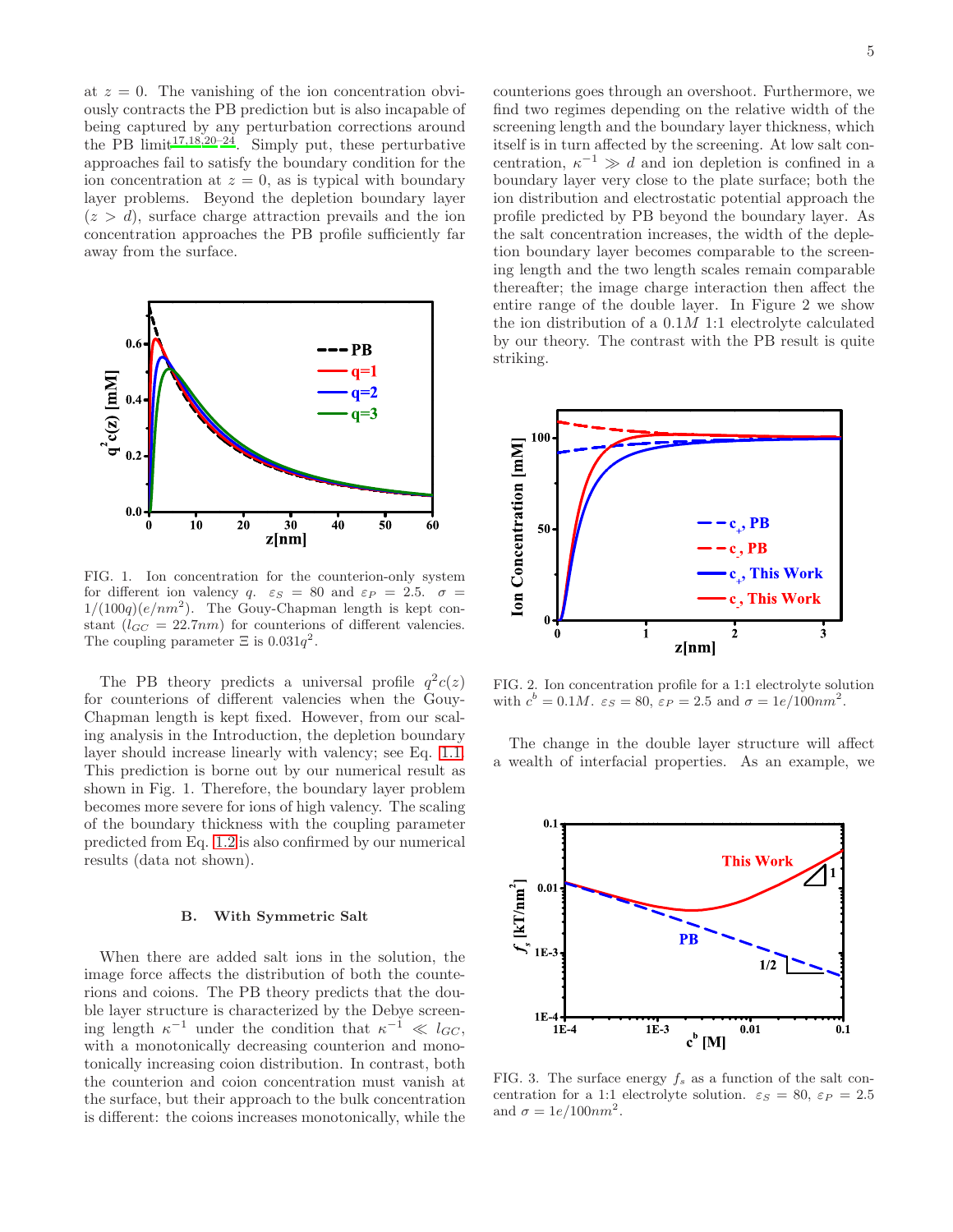show in Figure 3 the surface excess free energy show in Figure 3 the surface excess free energy  $f_s = \int_0^\infty (w - w^b) dz$  (where w is the grand free energy density  $\int_0^\infty (w - w^b) dz$  (where w is the grand free energy density and  $w<sup>b</sup>$  is its bulk value) as a function of the salt concentration. The PB theory predicts a monotonic decrease of  $f_s$  that scales approximately with  $(c^b)^{-1/2}$ , which arises from the electric field contribution in the free energy due to the surface charge  $39,40$  $39,40$ . With the inclusion of image charge interaction, our theory shows that  $f_s$  changes nonmonotonically. At low salt concentration  $(c^b < 10^{-3}M)$ ,  $f_s$  calculated by our theory follows closely the PB result; this is because the region affected by the image charge repulsion is relatively narrow compared to the screening length, giving a relatively small contribution to the surface excess energy when integrated over the entire solution. As the salt concentration increases  $(c<sup>b</sup> > 10<sup>-2</sup>M)$ , our theory predicts a sign change in the slope of  $f_s$  vs.  $c^b$ :  $f_s$  increases with increasing  $c^b$ , *opposite to* the PB result. In this concentration regime, the width of the depletion boundary layer is comparable to the Debye screening length, and the entire double layer region is affected by the image charge interaction as shown in Figure 2. The increase in  $f_s$  is now largely due to the depletion (i.e., negative adsorption) of mobile ions. The slope of  $log(f_s)$ vs  $log(c^b)$  is less than 1 because of the increased screening of the image force as the salt concentration increases. The sign change of  $\partial f_s / \partial c^b$  corresponds to the crossover in the length scale relationship from  $\kappa^{-1} \gg d$  to  $\kappa^{-1} \approx d$ . As the excess surface energy determines the spreading of a liquid drop on a solid surface, this result implies a qualitatively different behavior for the spreading of a drop of electrolyte solution than that predicted by the PB theory. We also note that the nonmonotonic behavior discussed here shares the same physics as the Jones-Ray effect  $39-42$  $39-42$ for the interfacial tension observed at the water/air and water/oil interfaces.

# C. With Asymmetric Salt

The effects of image charge become more complex if the salt ions are of unequal valency. Because of the quadratic dependence of the image force on the valency, the highervalent ions are pushed further away from the surface, necessitating a compensation by the lower-valent ions in the space in between. The difference in the image force between the counterions and the coions induces additional charge separation and hence electric field within the depletion boundary layer. The induced net charge within the boundary layer alters the effective surface charge, which can affect the double layer structure outside the boundary layer. For the case where the coions are of higher valency than the counterions, the induced electric field due to unequal ion depletion counteracts the field generated by the surface charge. With the increase of the salt concentration, the induced field can exceed that generated by the bare surface charge, leading to a sign change in the effective surface charge known as charge inversion. The double layer structure becomes qualita-

tively different from that predicted by the PB theory as shown in Figure 4: the electrostatic potential is of the opposite sign to the PB result. Excess counterions accumulate in the depletion boundary layer, overcharging the plate surface, while the coions are enriched outside the boundary layer, serving to screen the inverted surface charge. In this case, the PB theory qualitatively fails to describe the entire double layer structure.



FIG. 4. Charge inversion for a 0.05M 2:1 electrolyte solution near a positively charged plate. (a) Dimensionless electrostatic potential and (b) net charge density  $(q_{+}c_{+} - q_{-}c_{-})$ .  $\varepsilon_S = 80$ ,  $\varepsilon_P = 2.5$  and  $\sigma = 1e/100nm^2$ .

# D. Uncharged Surface: Image Charge vs. Correlation Effect

The case of an electrolyte solution next to an uncharged surface  $(\sigma = 0)$  reduces to the problem treated by Wagner, Onsager and Samaras. The self energy due to image charge repulsion appears in the Boltzmann factor and is responsible for the depletion layer in the ion distribution near the surface as shown in Figure 5. Note, however, in the original WOS theory as well as in subse-quent treatments<sup>[14](#page-8-8)[,26](#page-8-15)[,27](#page-8-16)[,35](#page-8-25)[,36](#page-8-26)</sup>, the image charge term was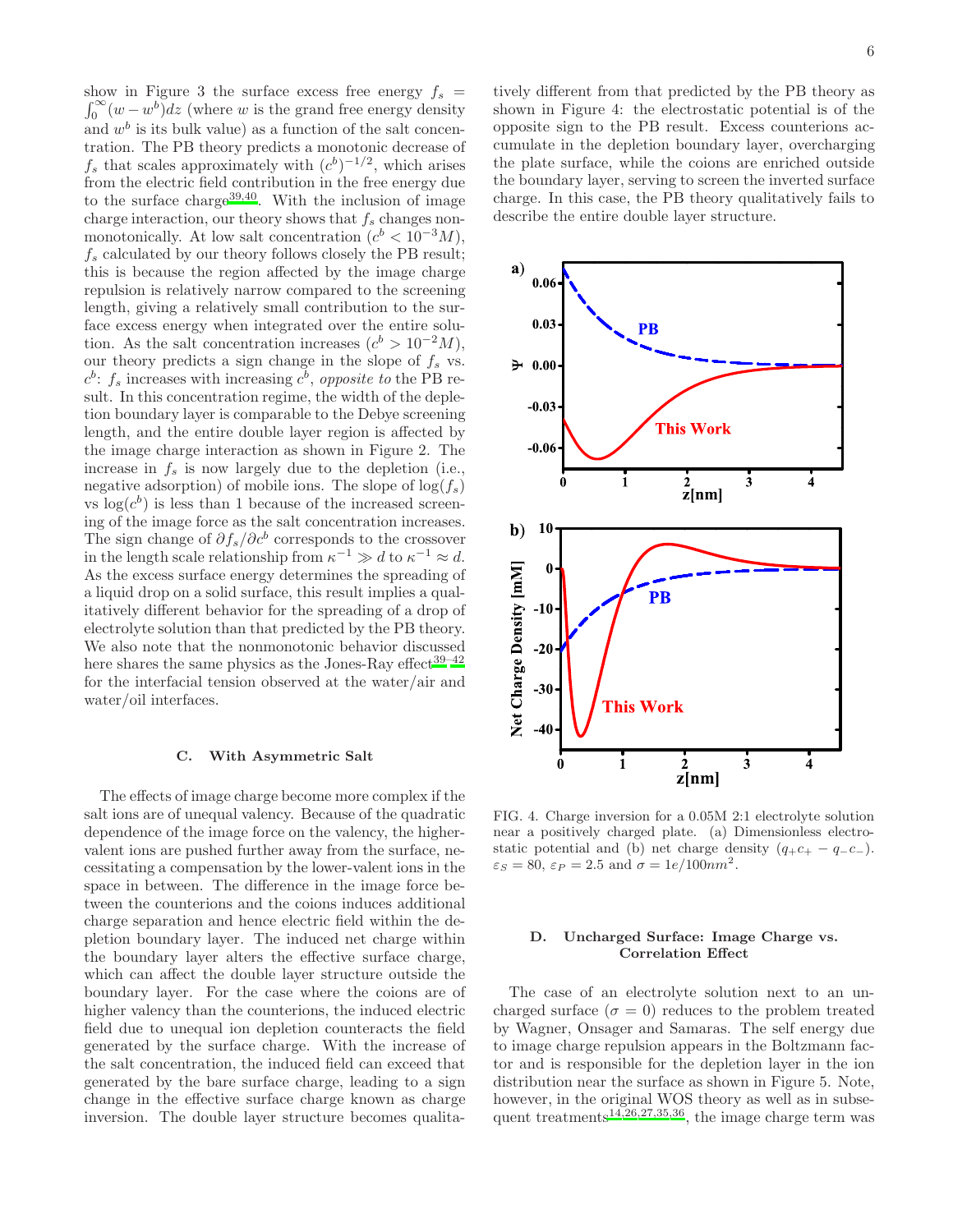added to the Boltzmann factor ad hoc based on physical intuition, whereas in our theory, its appearance is the result of systematic derivation. Therefore, our theory not only recovers the WOS theory (upon making additional approximations, e.g., by using the constant bulk screening length for the image force potential) but also provides the means for systematically improving the WOS theory. First, our theory captures the anisotropic screening cloud around an ion near the interface due to the spatially varying ion concentration near the surface. The inhomogeneous ionic cloud in the depletion layer and its effect on the screening of the test ion are treated self-consistently in our theory, whereas this inhomogeneous screening is missing in the WOS theory. Second, by including the mean electrostatic potential generated by charge separation, our theory can describe salt solutions with unequal valency such as the case of 2:1 electrolyte shown in Figure 5b. Finally, our theory provides a more accurate expression for the excess free energy by properly accounting for the inhomogeneous screening effect and the fluctuation contribution to the free energy. Thus, we expect our theory to be able to better predict the surface tension of electrolyte solutions in comparison to the WOS theory, especially at higher salt concentrations (where accurate treatment of the screening becomes more important).

The inhomogeneous screening results in a correlation effect that can lead to ion depletion near the surface<sup>[14](#page-8-8)</sup>: an ion interacts more favorably with its full ionic atmosphere far away from the surface than in the vicinity of the surface. This correlation effect is stronger for multivalent ions, which pushes them further away from the interface than the monovalent ions. The correlation-induced ion depletion near the surface can take place both with and without the dielectric contrast, and is well captured by our theory, as shown in Figure 5. While the ion depletion without the dielectric contrast is induced by the correlation alone, the ion depletion in the presence of the dielectric contrast is due to both the correlation effect and the image charge effect, which enhance each other. As a result, both ion depletion, as well as charge separation in the case of 2:1 electrolyte, are more pronounced in the presence of image charge than due to correlation alone.

Ion depletion due to correlation alone is most noticeable when the surface is uncharged. When the surface is charged, the surface attraction for the counterions will dominate over such correlation effect in the absence of image charge repulsion. In contrast, depletion due to image charge repulsion persists for both the counterions and coions even when the surface is charged.

### IV. CONCLUSIONS

In this work, we have shown that the image charge repulsion creates a depletion boundary layer near a dielectric surface, which cannot be captured by a regular perturbation method. Using a nonperturbative approach based on a variational functional formulation, we find



FIG. 5. (Color online) Ion concentration (scaled by the bulk ion concentration  $c_{\pm}^{b}$  for (a) 0.01M 1:1 electrolyte solution  $(c_{+} = c_{-})$  and (b) 0.01M 2:1 electrolyte solution near an uncharged interface  $(\sigma = 0)$  with dielectric contrast  $(\varepsilon_S =$ 80,  $\varepsilon_P = 2.5$ ) in comparison with the case without dielectric contrast ( $\varepsilon_S = \varepsilon_P = 80$ ). Profiles calculated by our theory are shown by colored lines; results from the PB theory are given as black dot lines.

that the self energy of the ion, which includes contributions from both the image charge interaction and the interionic correlation, appears explicitly in the Boltzmann factor for the ion distribution, resulting in a self-energy modified Poisson-Boltzmann equation as the appropriate theory for describing the physical weak-coupling condition. This image-charge self energy is not diminished by reducing the surface or the ionic strength in the solution; in the presence of a significant dielectric discontinuity, there is no limiting condition for which the PB theory is valid. For zero surface charge, our theory reduces to the WOS theory upon further approximations. Thus, our theory provides both the justification for the WOS theory and means for systematically improving the WOS theory, for example, by including the mean electrostatic potential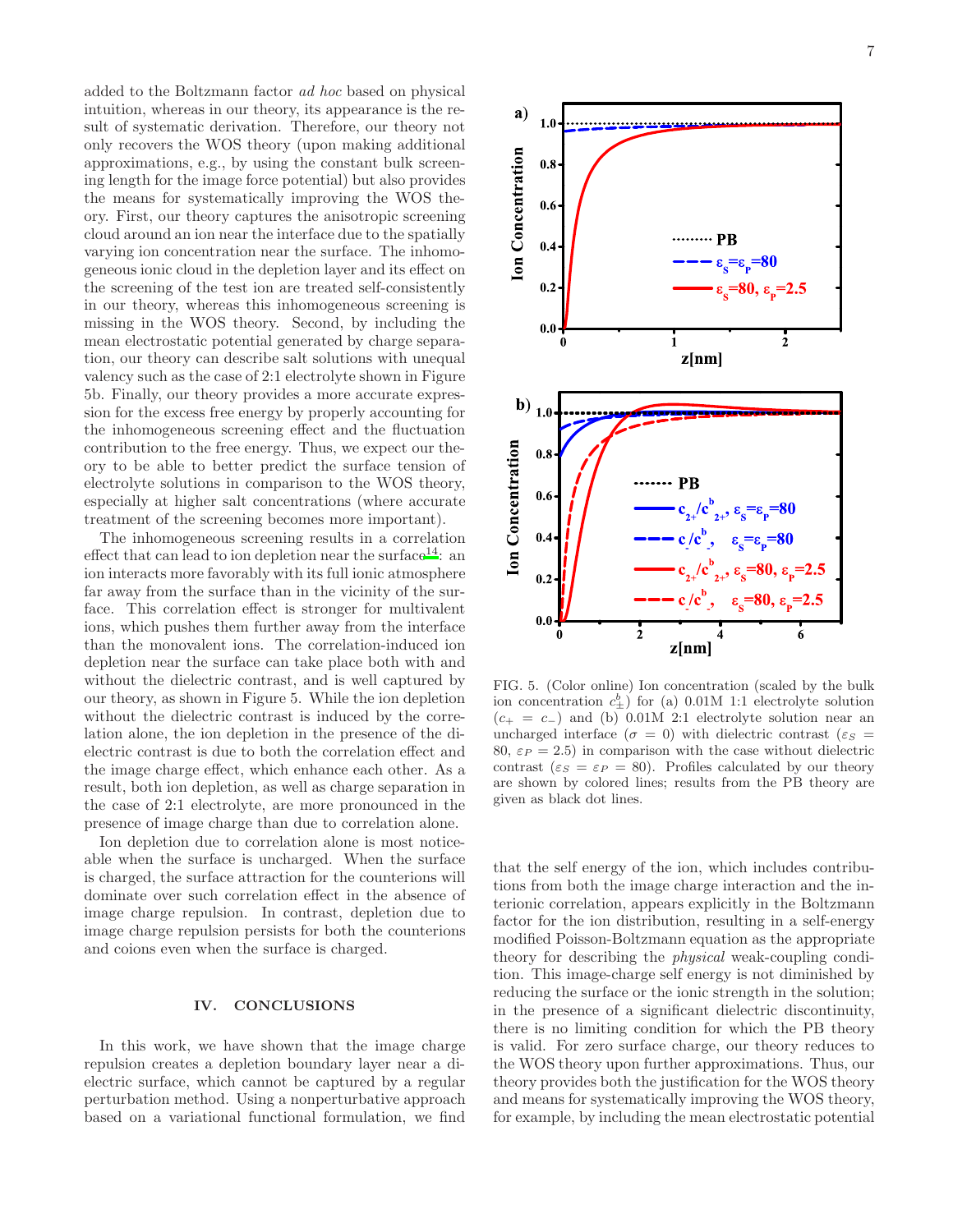generated by the charge separation in salt solutions with unequal valency or other asymmetries between the cation and anions, such as different size and polarizability<sup>[35](#page-8-25)</sup>.

The weak-coupling condition in the presence of dielectric discontinuity covers many soft-matter and biophysical systems. Many phenomena, such as the surface ten-sion of electrolyte solutions<sup>[43](#page-9-3)[,44](#page-9-4)</sup>, salt effects on bubble coalescence[45](#page-9-5), and the ion conductivity in artificial and biological ion-channels<sup>[46](#page-9-6)[–48](#page-9-7)</sup>, cannot be explained, even qualitatively, by the PB theory. The presence of the image charge interaction results in a very different picture of the electrical double layer from that provided by the PB theory, and can give rise to such phenomena as likecharge attraction and charge inversion even in the weakcoupling condition[49](#page-9-8); these phenomena have usually been associated with the strong-coupling condition. The PB theory has played a foundational role in colloidal and interfacial sciences: the DLVO theory, interpretation of the zeta potential, experimental determination of the surface charge and the Hamaker constant, are all based on the PB theor[y](#page-8-1)<sup>1</sup>. With the inclusion of the image charge interaction, some of the well known and accepted results will have to be reexamined.

# ACKNOWLEDGMENTS

Acknowledgment is made to the donors of the American Chemical Society Petroleum Research Fund for partial support of this research.

# Appendix A: Derivation of the key equations in Section II.A

We define  $\chi \equiv \phi + i\psi$  as the fluctuation part of the field  $\phi$ , which is a Gaussian variable by our ansatz. The variational grand free energy can be approximated by the r.h.s of Eq. [2.8](#page-2-2) as

<span id="page-7-0"></span>
$$
W = -\ln \Omega_{ref} + \langle L[\phi] - L_{ref}[\phi] \rangle = -\frac{1}{2} \ln \left( \frac{\det \mathbf{G}}{\det \mathbf{G}_0} \right)
$$
  

$$
-\frac{1}{2} \int d\mathbf{r} d\mathbf{r}' \{ \delta(\mathbf{r}' - \mathbf{r}) \left[ \epsilon (\nabla \psi)^2 - \epsilon (\nabla \chi)^2 \rangle \right] + G^{-1}(\mathbf{r}, \mathbf{r}')
$$
  

$$
\times \langle \chi(\mathbf{r}) \chi(\mathbf{r}') \rangle \} + \int d\mathbf{r} [\rho_{ex} \psi - \Gamma \lambda_+ e^{-q_+ \psi} \langle e^{-i\hat{h}_+ \chi} \rangle
$$
  

$$
+ \Gamma \lambda_- e^{q_- \psi} \langle e^{i\hat{h}_- \chi} \rangle ] \tag{A1}
$$

The averages in Eq. [A1](#page-7-0) can be evaluated exactly because the distribution of  $\chi$  is Gaussian. Noting that

<span id="page-7-1"></span>
$$
\langle \chi(\mathbf{r}) \chi(\mathbf{r}') \rangle = G(\mathbf{r}, \mathbf{r}') \tag{A2}
$$

we have

$$
\int d\mathbf{r} d\mathbf{r}' \delta(\mathbf{r} - \mathbf{r}') \epsilon \langle (\nabla \chi)^2 \rangle
$$

$$
= \int d\mathbf{r} d\mathbf{r}' \nabla_{\mathbf{r}} \cdot [\epsilon(\mathbf{r}) \nabla_{\mathbf{r}}' \delta(\mathbf{r} - \mathbf{r}')] G(\mathbf{r}, \mathbf{r}') \qquad (A3)
$$

and

<span id="page-7-2"></span>
$$
\langle e^{\mp i\hat{h}_{\pm}x} \rangle = \exp[-\frac{1}{2} \int d\mathbf{r}' d\mathbf{r}'' h_{\pm}(\mathbf{r} - \mathbf{r}') G(\mathbf{r}', \mathbf{r}'') \times h_{\pm}(\mathbf{r}'' - \mathbf{r})]
$$
(A4)

Substituting Eqs. [A2-](#page-7-1)[A4](#page-7-2) into Eq. [A1,](#page-7-0) we obtain the variational form of the grand free energy as

<span id="page-7-3"></span>
$$
W = -\frac{1}{2} \ln \left( \frac{\det \mathbf{G}}{\det \mathbf{G}_0} \right) - \frac{1}{2} \int d\mathbf{r} \epsilon (\nabla \psi)^2
$$

$$
- \frac{1}{2} \int d\mathbf{r} d\mathbf{r}' \left[ G^{-1}(\mathbf{r}, \mathbf{r}') - G_0^{-1}(\mathbf{r}, \mathbf{r}') \right] G(\mathbf{r}, \mathbf{r}')
$$

$$
+ \int d\mathbf{r} \left( \rho_{ex} \psi - \Gamma \lambda_+ e^{-q_+ \psi - u_+} - \Gamma \lambda_- e^{q_- \psi - u_-} \right) (A5)
$$

where  $u_{\pm}$  is the self energy of the ions given by Eq. [2.13.](#page-2-3) Minimizing Eq. [A5](#page-7-3) with respect to  $\psi$  and G gives rise to Eq. [2.11](#page-2-0) and Eq. [2.12](#page-2-4) in the main text.

# Appendix B: Simplification of the fluctuation contribution in the free energy

Making use of Eq. [2.11](#page-2-0) and Eq. [2.12,](#page-2-4) Eq. [A5](#page-7-3) can be simplified as

<span id="page-7-4"></span>
$$
W = -\int d\mathbf{r} [c_{+}(\mathbf{r}) + c_{-}(\mathbf{r})]
$$
  
+  $\frac{1}{2} \int d\mathbf{r} \psi(\mathbf{r}) [\rho_{ex}(\mathbf{r}) - q_{+}c_{+}(\mathbf{r}) + q_{-}c_{-}(\mathbf{r})]$   
-  $\frac{1}{2}$ ln  $\left(\frac{\det \mathbf{G}}{\det \mathbf{G}_{0}}\right) - \int d\mathbf{r} I(\mathbf{r}) G(\mathbf{r}, \mathbf{r})$  (B1)

The last two terms in Eq. [B1](#page-7-4) are due to the fluctuation contribution. We note that the Green function equation (Eq. [2.12\)](#page-2-4) can be written in the matrix form as

$$
\mathbf{G}_0^{-1}\mathbf{G} + 2I(\mathbf{r})\mathbf{G} = \mathbf{I}
$$
 (B2)

where **I** is the identity matrix (not to be confused with the local ionic strength  $I$ ). Right multiplication of the above equation by  $\mathbf{G}^{-1}$ , we obtain

<span id="page-7-5"></span>
$$
\mathbf{G}^{-1} = \mathbf{G}_0^{-1} + 2I(\mathbf{r})\mathbf{I}
$$
 (B3)

Note also that

$$
\ln\left(\frac{\det\mathbf{G}}{\det\mathbf{G}}_{0}\right) = \ln\det\mathbf{G} - \ln\det\mathbf{G}_{0}
$$

$$
= \int d\mathbf{r} \int d\mathbf{r}' \int_{G_{0}^{-1}}^{G^{-1}} \frac{\delta\ln\det\mathbf{G}}{\delta G^{-1}(\mathbf{r}, \mathbf{r}')} \delta G^{-1}(\mathbf{r}, \mathbf{r}') \quad (B4)
$$

The innermost integral is a functional integration over  $G^{-1}$  from  $G_0^{-1}$  to  $G^{-1}$ . Since ln det **G** is the result of a Gaussian functional integral, we have

$$
\frac{\delta \ln \det \mathbf{G}}{\delta G^{-1}(\mathbf{r}, \mathbf{r}')} = -G(\mathbf{r}, \mathbf{r}')
$$
 (B5)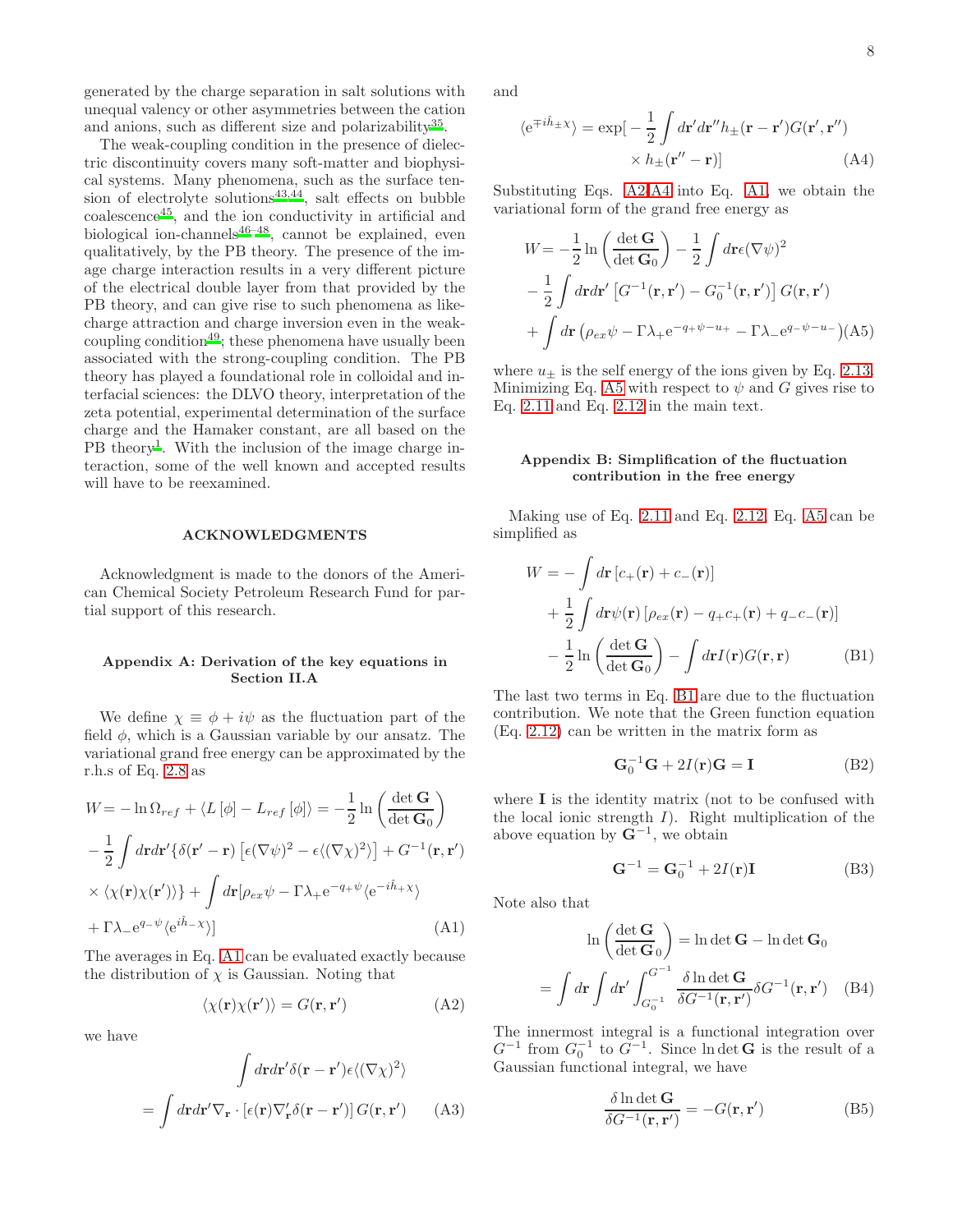Therefore,

<span id="page-8-30"></span>
$$
\ln\left(\frac{\det\mathbf{G}}{\det\mathbf{G}_0}\right) = -\int d\mathbf{r} \int d\mathbf{r}' \int_{G_0^{-1}}^{G^{-1}} G(\mathbf{r}, \mathbf{r}') \delta G^{-1}(\mathbf{r}, \mathbf{r}')
$$
\n(B6)

As the integration goes from  $G_0^{-1}$  to  $G^{-1}$ , the integrand changes from  $G_0$  to  $G$ . From Eq. [B3,](#page-7-5) a convenient path for integrating Eq. [B6](#page-8-30) is to introduce a continuous "charging" variable  $\eta$  that goes from 0 to 1 multiplying the 2I term in Eq. [B3,](#page-7-5) while keeping the density profile fixed. Obviously the Green function is  $G_0$  for  $\eta = 0$  and is G for  $\eta = 1$ . For any intermediate value, we denote the Green function as  $G(\mathbf{r}, \mathbf{r}'; \eta)$ . Using Eq. [B3,](#page-7-5) the above integral becomes,

<span id="page-8-31"></span>
$$
\ln\left(\frac{\det\mathbf{G}}{\det\mathbf{G}_0}\right) = -2\int d\mathbf{r} \int d\mathbf{r}' \int_0^1 I(\mathbf{r})\delta(\mathbf{r} - \mathbf{r}')
$$

$$
\times G(\mathbf{r}, \mathbf{r}'; \eta) d\eta = -2\int d\mathbf{r} I(\mathbf{r}) \int_0^1 G(\mathbf{r}, \mathbf{r}; \eta) d\eta \quad (B7)
$$

where  $G(\mathbf{r}, \mathbf{r}; \eta)$  is to be understood as the limit  $G(\mathbf{r}, \mathbf{r}; \eta) = \lim_{\mathbf{r}' \to \mathbf{r}} G(\mathbf{r}, \mathbf{r}'; \eta)$ , and the Green function  $G(\mathbf{r}, \mathbf{r}'; \eta)$  is the solution of

$$
-\nabla \cdot [\epsilon \nabla G(\mathbf{r}, \mathbf{r}')] + 2\eta I(\mathbf{r}) G(\mathbf{r}, \mathbf{r}') = \delta(\mathbf{r} - \mathbf{r}')
$$
 (B8)

With Eq. [B7,](#page-8-31) the fluctuation contribution to the free energy is

$$
\frac{1}{2}\ln\left(\frac{\det\mathbf{G}}{\det\mathbf{G}_0}\right) + \int d\mathbf{r}I(\mathbf{r})G(\mathbf{r}, \mathbf{r})
$$

$$
= -\int d\mathbf{r}I(\mathbf{r})\int_0^1 d\eta \left[G(\mathbf{r}, \mathbf{r}; \eta) - G(\mathbf{r}, \mathbf{r})\right] \tag{B9}
$$

which is finite even in the point-charge limit.

∗ [zgw@caltech.edu](mailto:zgw@caltech.edu)

- <span id="page-8-1"></span><span id="page-8-0"></span>1 J. N. Israelachvili, Intermolecular and surface forces, 2nd Ed. (Academic, London, 1992).
- <sup>2</sup> W. M. Gelbart, R. F. Bruinsma, P. A. Pincus and V. A. Parsegian, Phys. Today, 53, 38-44 (2000).
- <sup>3</sup> Y. Levin, Rep. Prog. Phys., 65, 1577-1632, (2002).
- $4\,$  B. Honig and A. Nicholls, *Science*, **268**, 1144-1149 (1995).
- <span id="page-8-2"></span><sup>5</sup> G. M. Luo, S. Malkova, J. Yoon, D. G. Schultz, B. H. Lin, M. Meron, I. Benjamin, P. Vanysek and M. L. Schlossman, Science, **311**, 216-218 (2006).
- <span id="page-8-3"></span><sup>6</sup> R. Kjellander, S. Marcelja, R. M. Pashley and J. P. A. Quirk, J. Chem. Phys., 92, 4399-4407 (1990).
- <sup>7</sup> W. R. Bowen and A. Q. Sharif, Nature, 393, 663-665 (1998).
- <span id="page-8-4"></span><sup>8</sup> Y. S. Jho, M. Kanduč, A. Naji, R. Podgornik, M. W. Kim and P. A. Pincus, Phys. Rev. Lett., 101, 188101 (2008).
- <span id="page-8-5"></span><sup>9</sup> P. Kekicheff, S. Marcelja, T. J. Senden and V. E. Shubin, J. Chem. Phys., 99, 6098-6113 (1993).
- <sup>10</sup> T. T. Nguyen, A. Y. Grosberg and B. I. Shklovskii, Phys. Rev. Lett., 85, 1568-1571 (2000).
- <sup>11</sup> A. Y. Grosberg, T. T. Nguyen and B. I. Shklovskii, Rev. Mod. Phys., 74, 329-345 (2002).
- <span id="page-8-6"></span><sup>12</sup> K. Besteman, M. A. G. Zevenbergen, H. A. Heering and S. G. Lemay, Phys. Rev. Lett., 93, 170802 (2004).
- <span id="page-8-7"></span><sup>13</sup> R. Kjellander, T. Akesson, B. Jonsson and S. Marcelja, J. Chem. Phys., 97, 1424-1431 (1992).
- <span id="page-8-8"></span><sup>14</sup> J. W. Zwanikken and M. Olvera de la Cruz, Proc. Natl. Acad. Sci. USA, **110**, 5301-5308 (2013).
- <span id="page-8-9"></span> $^{15}\,$  A. Naji, S. Jungblut, A. G. Moreira and R. R. Netz,  $Phys$ ica  $A$ , **352**, 131-170 (2005).
- <sup>16</sup> J. C. Neu, *Phys. Rev. Lett.*, **82**, 1072-1074 (1999).
- <span id="page-8-20"></span><sup>17</sup> P. Attard, D. J. Mitchell and B. W. Ninham, *J. Chem.* Phys., 88, 4987-4996 (1988).
- <span id="page-8-21"></span><sup>18</sup> P. Attard, D. J. Mitchell and B. W. Ninham, J. Chem. Phys., 89, 4358-4367 (1988).
- <span id="page-8-11"></span><sup>19</sup> R. R. Netz and H. Orland, Eur. Phys. J. E, 1, 203-214 (2000).
- <span id="page-8-12"></span><sup>20</sup> R. R. Netz, *Eur. Phys. J. E*, **5**, 557-574 (2001).<br><sup>21</sup> M Kanduč and R Podgornik *Eur. Phus. J. E*, 2
- <span id="page-8-13"></span>M. Kanduč and R. Podgornik, Eur. Phys. J. E, 23, 265-274 (2007).
- <span id="page-8-23"></span> $22$  R. Podgornik and B. Zeks, *J. Chem. Soc.*, **84**, 611 (1989).
- <sup>23</sup> R. Podgornik, *J. Chem. Phys.*, **91**, 5840-5849 (1989).
- <span id="page-8-10"></span>A. Naji, M. Kanduč, J. Forsman and R. Podgornik, J. Chem. Phys., 139, 150901 (2013).
- <span id="page-8-14"></span><sup>25</sup> C. Wagner, Phys. Z. 25, 474-477 (1924).
- <span id="page-8-15"></span> $26$  L. Onsager and N. N. T. Samaras, J. Chem. Phys., 2, 528-536 (1933).
- <span id="page-8-16"></span><sup>27</sup> A. Bakhshandeh, A. P. dos Santos and Y. Levin, Phys. Rev. Lett., 107, 107801 (2011).
- <span id="page-8-17"></span><sup>28</sup> R. Kjellander and S. Marcelja, Chem. Phys. Lett., 112, 49-53 (1984).
- <span id="page-8-18"></span> $29$  R.R. Netz and H. Orland, Eur. Phys. J. E,11, 301-311, (2003).
- <span id="page-8-19"></span> $30\,Z.$  -G. Wang, *Phys. Rev. E*, **81**, 021501 (2010).
- <span id="page-8-24"></span> $31$  D. S. Dean and R. R. Horgan, *Phys. Rev. E*, **69**, 061603 (2002).
- <span id="page-8-22"></span> $32$  S. L. Carnie and G. M. Torrie, Adv. Chem. Phys., 56, 141-253 (1984).
- $33$  F. P. Buff and F. H. Stillinger, J. Chem. Phys., 39, 1911-1923 (1963).
- <span id="page-8-27"></span><sup>34</sup> G. M. Bell and S. Levine, J. Chem. Phys., 49, 4584-4599 (1968).
- <span id="page-8-25"></span> $35\,$  Y. Levin and J. E. Flores-Mena, Europhys. Lett. 56, 187-192 (2001).
- <span id="page-8-26"></span><sup>36</sup> Y. Levin, A. P. dos Santos and A. Diehl, Phys. Rev. Lett. 103, 257802 (2009).
- <span id="page-8-28"></span> $37$  Z. L. Xu, M. M. Ma and P. Liu, *Phys. Rev. E*, **90**, 013307 (2014).
- <span id="page-8-29"></span> $38$  Eq. [2.20](#page-3-0) is solved with 2000 grid points along the z axis for each  $k$ . The Dirac delta function is approximated by the Kronecker delta. Numerical integration in the k space